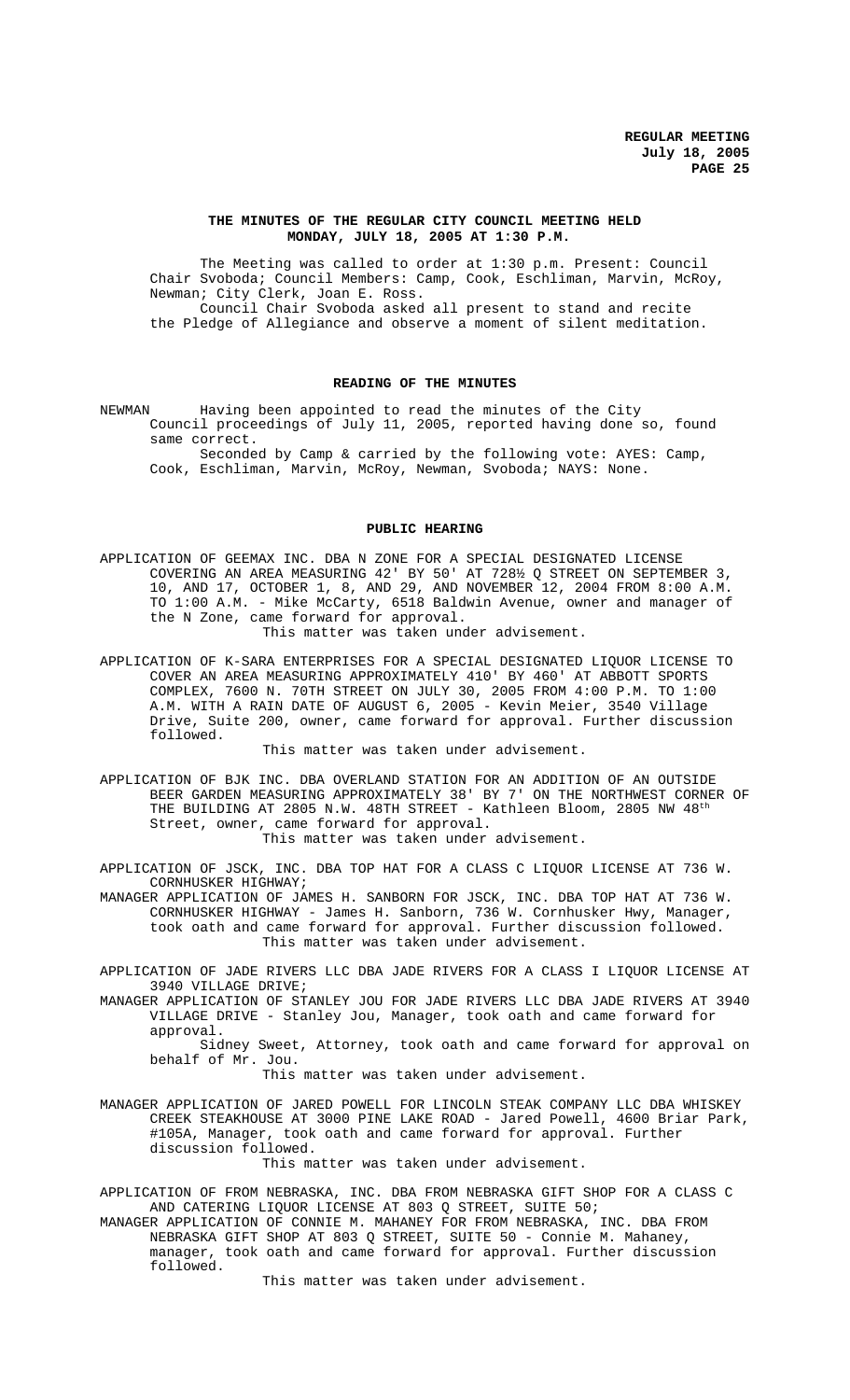DECLARING A TRACT OF LAND CONSISTING OF .54 ACRES, MORE OR LESS, AS SURPLUS PROPERTY GENERALLY LOCATED AT 601 N. 27TH STREET - Marc Wullschleger, Director of Urban Development Department, came forward for approval. Further dicussion followed.

This matter was taken under advisement.

CHANGE OF ZONE 05039 - APPLICATION OF AUSTIN REALTY COMPANY FOR A CHANGE OF ZONE FROM B-2 PLANNED NEIGHBORHOOD BUSINESS TO H-3 HIGHWAY COMMERCIAL ON PROPERTY GENERALLY LOCATED AT N. 27TH STREET SOUTH OF FOLKWAYS BLVD - Mark Hunzeker, Attorney, came forward on behalf of his client Austin Realty for approval. Further discussion followed. This matter was taken under advisement.

CHANGE OF ZONE 05043 - APPLICATION OF GREGG AND CINDY TRAUTMAN FOR A CHANGE OF ZONE FROM R-4 RESIDENTIAL TO R-T RESIDENTIAL TRANSITION ON PROPERTY GENERALLY LOCATED SOUTHWEST OF THE INTERSECTION OF S. 37TH STREET AND "O" STREET - Brian Carstens, 601 Old Cheney Road, Suite C, came forward on behalf of his client for approval. Further discussion followed. Fred Freytag, 530 S. 38th Street, President of the Whitherbee Neighborhood Association, came forward in support. Further discussion followed.

Brian Carstens, came forward for rebuttal. Further discussion followed.

This matter was taken under advisement.

APPROVING THE ALLEY AT 1031 M STREET AS A KENO SATELLITE SITE - John Hewitt, came forward representing Big Red Keno for approval. Further discussion followed.

This matter was taken under advisement.

APPROVING AN INTERLOCAL SERVICES AGREEMENT BETWEEN THE CITY AND MALCOLM SCHOOL DISTRICT TO ALLOW THE HEALTH DEPARTMENT TO PROVIDE NURSING CONSULTATION SERVICES FOR THE 2005 - 2006 SCHOOL YEAR - Andrea Mason, Health Department, came forward for approval and for approval of Bill No. 05R-148.

This matter was taken under advisement.

WAIVER 05006 - APPLICATION OF KENNETH BUNDY FOR A WAIVER OF THE REQUIRED SIDEWALKS IN THE OSIE SQUARE FINAL PLAT GENERALLY LOCATED AT N. 64TH STREET AND COTNER BLVD - Ken Bundy, 1220 N. 64<sup>th</sup> Street, came forward for approval. Further discussion followed.

Marvin Krout, Planning Department, came forward to help answer questions of the City Council. Further discussion followed. This matter was taken under advisement.

APPROVING THE BUDGET AND PROGRAM OF WORK FOR DOWNTOWN LINCOLN ASSOCIATION'S FY 2005 - 2006 MANAGEMENT AND MAINTENANCE DISTRICT - Marc Wullschleger, Director of Urban Development Department, came forward for approval. Further discussion followed.

Michelle Waite, representing the Downtown Lincoln Association, came forward to give a presentation. Further discussion followed.

Gene Langdale, Maintenance Director with the Downtown Lincoln Association, came forward to help answer questions of the City Council. Further discussion followed.

Polly McMullen, Downtown Lincoln Association, came forward for approval and to help answer questions of the City Council. Further discussion followed.

Brenda Pool, Finance Director for the Downtown Lincoln Association, came forward to help answer questions of the City Council. Further discussion followed.

Richard Esquivel, 733 W. Cuming Street, came forward to express his concerns of opposition.

Glen Cekal, 1420 "C" Street, came forward to express his concerns. Polly McMullen, came forward for rebuttal.

This matter was taken under advisement.

APPROVING AN INTERLOCAL AGREEMENT BETWEEN THE CITY AND LANCASTER COUNTY FOR THE WIDENING AND RECONSTRUCTION OF THE LEIGHTON AVENUE PROJECT AND MAINTENANCE RESPONSIBILITIES IN LEIGHTON AVENUE FROM N. 84TH STREET TO A POINT 1592 FEET EAST OF N. 84TH STREET - Nicole Fleck-Tooze, Public Works & Utilities, came forward to help answer questions of the City Council. Further discussion followed.

This matter was taken under advisement.

**\*\* END OF PUBLIC HEARING \*\***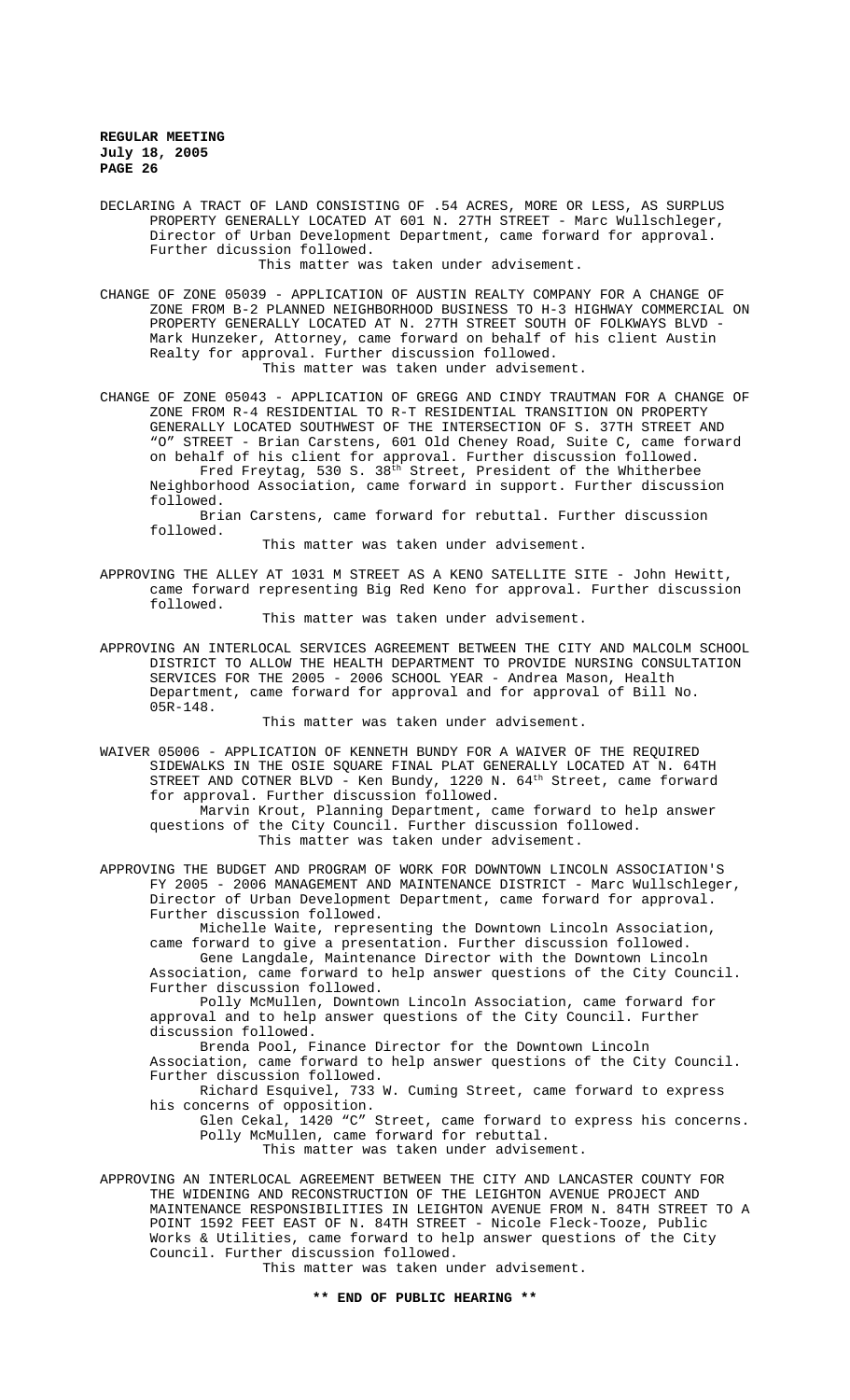# **COUNCIL ACTION**

## **LIQUOR RESOLUTIONS**

APPLICATION OF GEEMAX INC. DBA N ZONE FOR A SPECIAL DESIGNATED LICENSE COVERING AN AREA MEASURING 42' BY 50' AT 728½ Q STREET ON SEPTEMBER 3, 10, AND 17, OCTOBER 1, 8, AND 29, AND NOVEMBER 12, 2004 FROM 8:00 A.M. TO 1:00 A.M. - CLERK read the following resolution, introduced by Patte Newman, who moved its adoption for approval:

A-83412 BE IT RESOLVED by the City Council of the City of Lincoln, Nebraska:

That after hearing duly had as required by law, consideration of the facts of this application, the Nebraska Liquor Control Act, and the pertinent City ordinances, the City Council recommends that the application of Geemax, Inc. dba N Zone for a Special Designated License to cover an area measuring 42 feet by 50 feet at 728 1/2 Q Street, Lincoln, Nebraska, on September 3, 10, and 17, October 1, 8, and 29, and November 12, 2005, between the hours of 8:00 a.m. and 1:00 a.m., be approved with the condition that the applicant and premise complies in every respect with all City and State regulations and with the following requirements:

1. Identification shall be checked on all parties wishing to consume alcohol.

- 2. Adequate security shall be provided for the event.<br>3. The area requested for the permit shall be separat
- The area requested for the permit shall be separated from the public by a fence or other means.
- 4. Responsible alcohol service practices shall be followed. 5. An additional second exit from the fenced in area shall be

provided.<br>6.

One portable toilet facility shall be provided.

BE IT FURTHER RESOLVED the City Clerk is directed to transmit a copy of this resolution to the Nebraska Liquor Control Commission. Introduced by Patte Newman

Seconded by Marvin & carried by the following vote: AYES: Camp, Cook, Eschliman, Marvin, McRoy, Newman, Svoboda; NAYS: None.

APPLICATION OF K-SARA ENTERPRISES FOR A SPECIAL DESIGNATED LIQUOR LICENSE TO COVER AN AREA MEASURING APPROXIMATELY 410' BY 460' AT ABBOTT SPORTS COMPLEX, 7600 N. 70TH STREET ON JULY 30, 2005 FROM 4:00 P.M. TO 1:00 A.M. WITH A RAIN DATE OF AUGUST 6, 2005 - CLERK read the following resolution, introduced by Patte Newman, who moved its adoption for

approval:<br>A-83413 BE BE IT RESOLVED by the City Council of the City of Lincoln, Nebraska:

That after hearing duly had as required by law, consideration of the facts of this application, the Nebraska Liquor Control Act, and the pertinent City ordinances, the City Council recommends that the application of K-Sara Enterprises for a Special Designated License to cover an area measuring approximately 410 feet by 460 feet at Abbott Sports Complex, 7600 N. 70th Street, Lincoln, Nebraska, on the 30th of July, 2005, between the hours of 4:00 p.m. and 1:00 a.m. (with a rain date of August 6, 2005), be approved with the condition that the premise complies in every respect with all City and State regulations and with the following requirements:<br>1. Identification

- Identification to be checked, wristbands required on all parties wishing to consume alcohol.
- 2. Adequate security shall be provided for the event.
- 3. The area requested for the permit shall be separated from the public by a fence or other means.
- 

4. Responsible alcohol service practices shall be followed. BE IT FURTHER RESOLVED the City Clerk is directed to transmit a copy of this resolution to the Nebraska Liquor Control Commission.

Introduced by Patte Newman Seconded by Marvin & carried by the following vote: AYES: Camp, Cook, Eschliman, Marvin, McRoy, Newman, Svoboda; NAYS: None.

APPLICATION OF ALLEN ENTERPRISES INC. DBA EARLS TAVERN FOR AN ADDITION OF AN OUTSIDE BEER GARDEN MEASURING APPROXIMATELY 20' BY 24 ' ON THE SOUTH SIDE OF THE BUILDING AT 5555 SUPERIOR STREET - PRIOR to reading:<br>MARVIN Moved to delay the item with Pub. Hearing and Action for 1

Moved to delay the item with Pub. Hearing and Action for 1 week to 7/25/05.

Seconded by Newman & carried by the following vote: AYES: Camp, Cook, Eschliman, Marvin, McRoy, Newman, Svoboda; NAYS: None.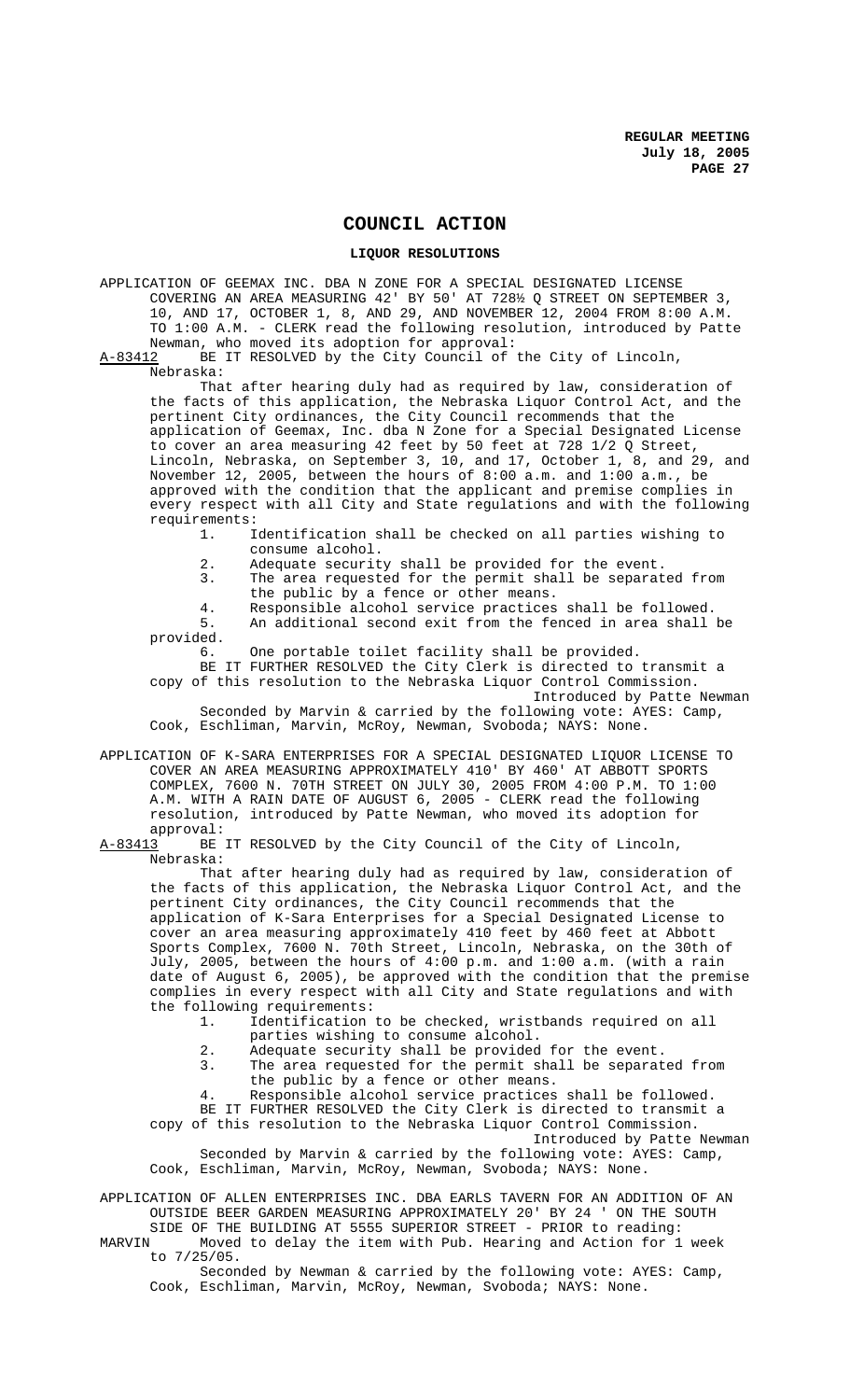APPLICATION OF BJK INC. DBA OVERLAND STATION FOR AN ADDITION OF AN OUTSIDE BEER GARDEN MEASURING APPROXIMATELY 38' BY 7' ON THE NORTHWEST CORNER OF THE BUILDING AT 2805 N.W. 48TH STREET - CLERK read the following resolution, introduced by Patte Newman, who moved its adoption for

approval:<br><u>A-83414</u> BE BE IT RESOLVED by the City Council of the City of Lincoln, Nebraska:

That after hearing duly had as required by law, consideration of the facts of this application, the Nebraska Liquor Control Act, and the pertinent City ordinances, the City Council recommends that the application of BJK Inc. dba Overland Station to expand its licensed premises by the addition of an outside beer garden area measuring 38 feet by 7 feet to the northwest of the presently licensed premises located at 2805 N.W. 48th Street, Lincoln, Nebraska, be approved with the condition that the premise complies in every respect with all City and State regulations.

BE IT FURTHER RESOLVED that the City Clerk is directed to transmit a copy of this resolution to the Nebraska Liquor Control Commission. Introduced by Patte Newman

Seconded by Marvin & carried by the following vote: AYES: Camp, Cook, Eschliman, Marvin, McRoy, Newman, Svoboda; NAYS: None.

APPLICATION OF JSCK, INC. DBA TOP HAT FOR A CLASS C LIQUOR LICENSE AT 736 W. CORNHUSKER HIGHWAY - CLERK read the following resolution, introduced by

Patte Newman, who moved its adoption for approval:<br>A-83415 BE IT RESOLVED by the City Council of the Ci BE IT RESOLVED by the City Council of the City of Lincoln, Nebraska:

That after hearing duly had as required by law, consideration of the facts of this application, the Nebraska Liquor Control Act, and the pertinent City ordinances, the City Council recommends that the application of JSCK, Inc. dba Top Hat for a Class "C" liquor license at 736 W. Cornhusker Highway, Lincoln, Nebraska, for the license period ending October 31, 2005, be approved with the condition that the premise complies in every respect with all city and state regulations. The City Clerk is directed to transmit a copy of this resolution to the Nebraska Liquor Control Commission.

Introduced by Patte Newman Seconded by Marvin & carried by the following vote: AYES: Camp, Cook, Eschliman, Marvin, McRoy, Newman, Svoboda; NAYS: None.

MANAGER APPLICATION OF JAMES H. SANBORN FOR JSCK, INC. DBA TOP HAT AT 736 W. CORNHUSKER HIGHWAY - CLERK read the following resolution, introduced by Patte Newman, who moved its adoption for approval:<br>A-83416 WHEREAS, JSCK, Inc. dba Top Hat located at 7

WHEREAS, JSCK, Inc. dba Top Hat located at 736 W. Cornhusker Highway, Lincoln, Nebraska has been approved for a Retail Class "C"

liquor license, and now requests that James H. Sanborn be named manager; WHEREAS, James H. Sanborn appears to be a fit and proper person to manage said business.

NOW, THEREFORE, BE IT RESOLVED by the City Council of the City of Lincoln, Nebraska:

That after hearing duly had as required by law, consideration of the facts of this application, the Nebraska Liquor Control Act, and the pertinent City ordinances, the City Council recommends that James H. Sanborn be approved as manager of this business for said licensee. The City Clerk is directed to transmit a copy of this resolution to the Nebraska Liquor Control Commission.

Introduced by Patte Newman Seconded by Marvin & carried by the following vote: AYES: Camp, Cook, Eschliman, Marvin, McRoy, Newman, Svoboda; NAYS: None.

# APPLICATION OF JADE RIVERS LLC DBA JADE RIVERS FOR A CLASS I LIQUOR LICENSE AT 3940 VILLAGE DRIVE - CLERK read the following resolution, introduced by

Patte Newman, who moved its adoption for approval:<br>A-83417 BE IT RESOLVED by the City Council of the Ci BE IT RESOLVED by the City Council of the City of Lincoln, Nebraska:

That after hearing duly had as required by law, consideration of the facts of this application, the Nebraska Liquor Control Act, and the pertinent City ordinances, the City Council recommends that the application of Jade Rivers LLC dba Jade Rivers for a Class "I" liquor license at 3940 Village Drive, Lincoln, Nebraska, for the license period ending April 30, 2006, be approved with the condition that the premise complies in every respect with all city and state regulations. The City Clerk is directed to transmit a copy of this resolution to the Nebraska Liquor Control Commission.

Introduced by Patte Newman Seconded by Marvin & carried by the following vote: AYES: Camp, Cook, Eschliman, Marvin, McRoy, Newman, Svoboda; NAYS: None.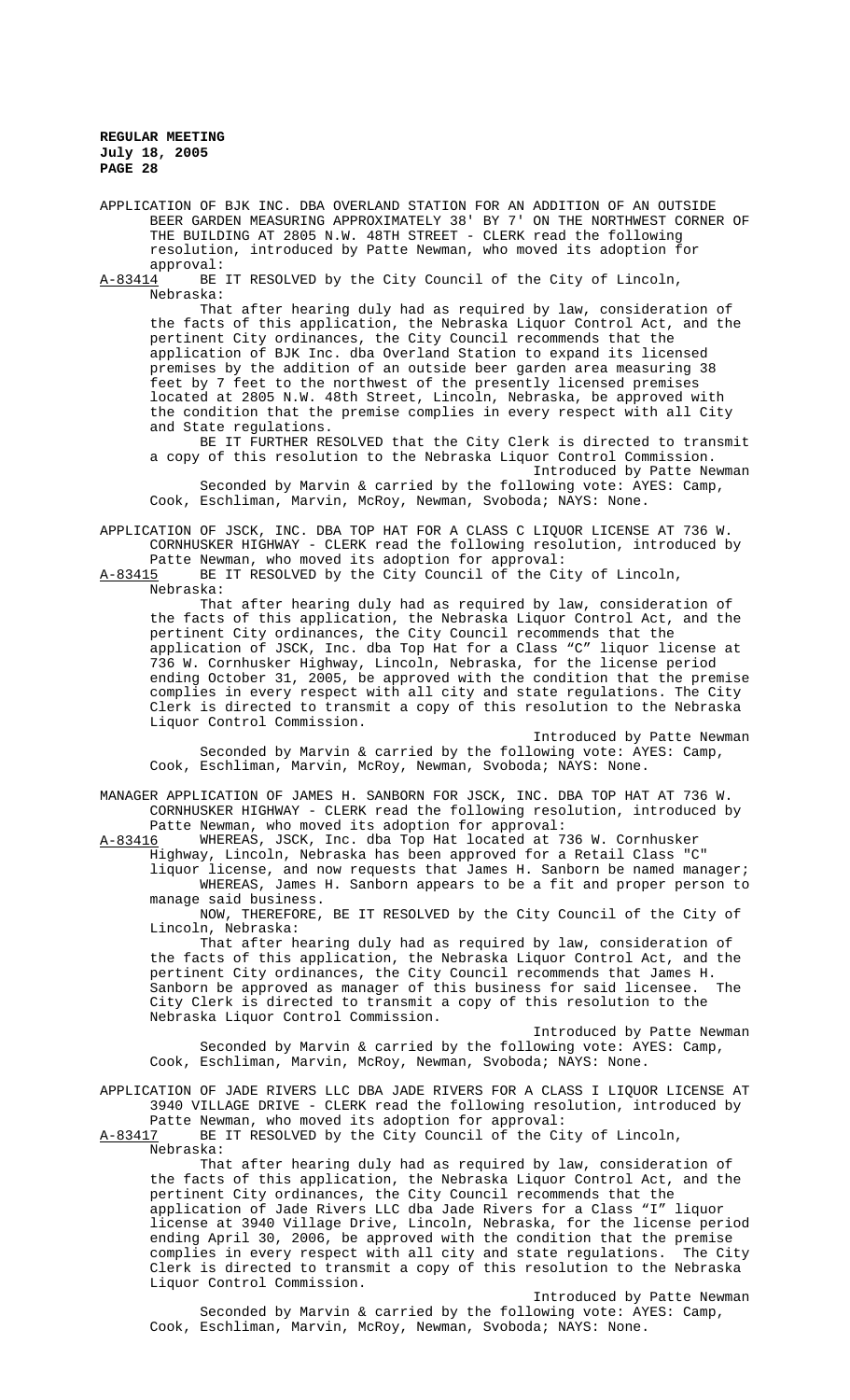MANAGER APPLICATION OF STANLEY JOU FOR JADE RIVERS LLC DBA JADE RIVERS AT 3940 VILLAGE DRIVE - CLERK read the following resolution, introduced by Patte Newman, who moved its adoption for approval:<br>A-83418 WHEREAS, Jade Rivers LLC dba Jade River

WHEREAS, Jade Rivers LLC dba Jade Rivers located at 3940 Village Drive, Lincoln, Nebraska has been approved for a Retail Class "I" liquor license, and now requests that Stanley Jou be named manager;

WHEREAS, Stanley Jou appears to be a fit and proper person to manage said business.

NOW, THEREFORE, BE IT RESOLVED by the City Council of the City of Lincoln, Nebraska:

That after hearing duly had as required by law, consideration of the facts of this application, the Nebraska Liquor Control Act, and the pertinent City ordinances, the City Council recommends that Stanley Jou be approved as manager of this business for said licensee. The City Clerk is directed to transmit a copy of this resolution to the Nebraska Liquor Control Commission.

Introduced by Patte Newman Seconded by Marvin & carried by the following vote: AYES: Camp, Cook, Eschliman, Marvin, McRoy, Newman, Svoboda; NAYS: None.

MANAGER APPLICATION OF JARED POWELL FOR LINCOLN STEAK COMPANY LLC DBA WHISKEY CREEK STEAKHOUSE AT 3000 PINE LAKE ROAD - CLERK read the following resolution, introduced by Patte Newman, who moved its adoption for approval:<br>A-83419 WHE

WHEREAS, Lincoln Steak Company LLC dba Whiskey Creek Steakhouse located at 3000 Pine Lake Road, Lincoln, Nebraska has been approved for a Retail Class "C" liquor license, and now requests that Jared Powell be named manager;

WHEREAS, Jared Powell appears to be a fit and proper person to manage said business.

NOW, THEREFORE, BE IT RESOLVED by the City Council of the City of Lincoln, Nebraska:

That after hearing duly had as required by law, consideration of the facts of this application, the Nebraska Liquor Control Act, and the pertinent City ordinances, the City Council recommends that Jared Powell be approved as manager of this business for said licensee. The City Clerk is directed to transmit a copy of this resolution to the Nebraska Liquor Control Commission.

Introduced by Patte Newman Seconded by Marvin & carried by the following vote: AYES: Camp, Cook, Eschliman, Marvin, McRoy, Newman, Svoboda; NAYS: None.

APPLICATION OF FROM NEBRASKA, INC. DBA FROM NEBRASKA GIFT SHOP FOR A CLASS C AND CATERING LIQUOR LICENSE AT 803 Q STREET, SUITE 50 - CLERK read the following resolution, introduced by Patte Newman, who moved its adoption for approval:

A-83420 BE IT RESOLVED by the City Council of the City of Lincoln, Nebraska:

That after hearing duly had as required by law, consideration of the facts of this application, the Nebraska Liquor Control Act, and the pertinent City ordinances, the City Council recommends that the application of From Nebraska, Inc. dba From Nebraska Gift Shop for a Class "C" liquor license at 803 Q Street, Suite 50, Lincoln, Nebraska, for the license period ending October 31, 2005, be approved with the condition that the premise complies in every respect with all city and state regulations. The City Clerk is directed to transmit a copy of this resolution to the Nebraska Liquor Control Commission.

Introduced by Patte Newman Seconded by Marvin & carried by the following vote: AYES: Camp, Cook, Eschliman, Marvin, McRoy, Newman, Svoboda; NAYS: None.

MANAGER APPLICATION OF CONNIE M. MAHANEY FOR FROM NEBRASKA, INC. DBA FROM NEBRASKA GIFT SHOP AT 803 Q STREET, SUITE 50 - CLERK read the following resolution, introduced by Patte Newman, who moved its adoption for approval:

A-83421 WHEREAS, From Nebraska, Inc. dba From Nebraska Gift Shop located at 803 Q Street, Suite 50, Lincoln, Nebraska has been approved for a Retail Class "C" liquor license, and now requests that Connie M. Mahaney be named manager;

WHEREAS, Connie M. Mahaney appears to be a fit and proper person to manage said business.

NOW, THEREFORE, BE IT RESOLVED by the City Council of the City of Lincoln, Nebraska:

That after hearing duly had as required by law, consideration of the facts of this application, the Nebraska Liquor Control Act, and the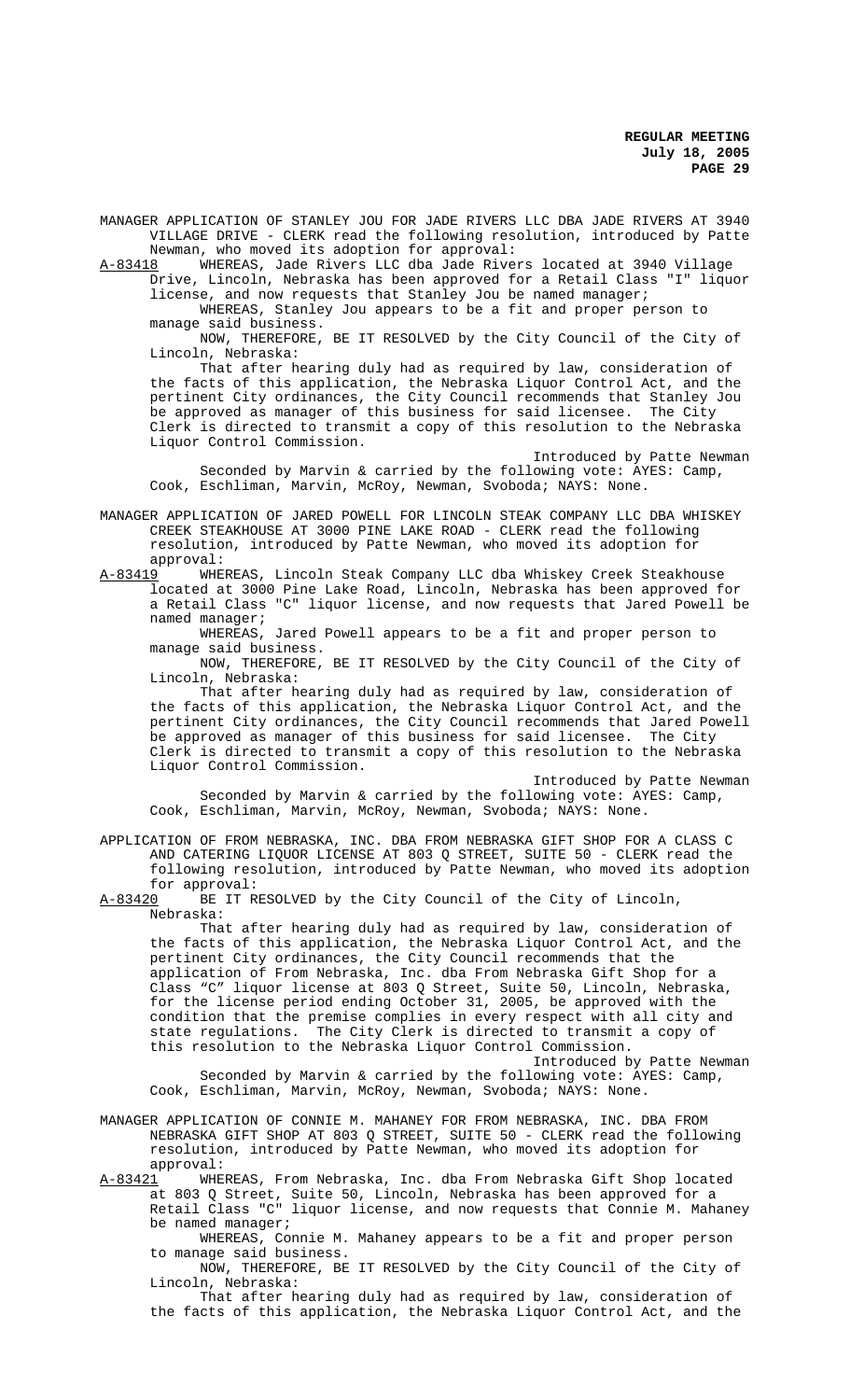pertinent City ordinances, the City Council recommends that Connie M. Mahaney be approved as manager of this business for said licensee. The Mandiney be deproted to the mander of this resolution to the Nebraska Liquor Control Commission.

Introduced by Patte Newman Seconded by Marvin & carried by the following vote: AYES: Camp, Cook, Eschliman, Marvin, McRoy, Newman, Svoboda; NAYS: None.

# ORDINANCES - 2<sup>ND</sup> READING

- REPEALING ORDINANCE NO. 18399 CREATING ORNAMENTAL LIGHTING DISTRICT NO. 287 IN WEST CHARLESTON, N. 1ST STREET WEST APPROXIMATELY 1,100 FEET, DUE TO THE LACK OF MAJORITY PETITION - CLERK read an ordinance, introduced by Patte Newman, re-pealing Ordinance No. 18399 which created Ornamental Lighting District No. 287, which Ornamental Lighting District included all that portion of West Charleston Avenue, North First Street west approximately 1,100 feet +/- describing the real estate benefitted, towit: Portions of Irregular Tracts, I.T. Lot 70, I.T. Lot 71, I.T. Lot 91, I.T. Lot 81 all in the Southeast Quarter of Section 15, Township 10, Range 6 East of the Sixth Principal Meridian in the City of Lincoln, Lancaster County, Nebraska and providing for the payment of the cost thereof, the second time.
- DECLARING A TRACT OF LAND CONSISTING OF .54 ACRES, MORE OR LESS, AS SURPLUS PROPERTY GENERALLY LOCATED AT 601 N. 27TH STREET - CLERK read an ordinance, introduced by Patte Newman, declaring approximately .54 acres of City-owned property generally located at 601 N. 27<sup>th</sup> Street as surplus and authorizing the sale thereof, the second time.
- CHANGE OF ZONE 05039 APPLICATION OF AUSTIN REALTY COMPANY FOR A CHANGE OF ZONE FROM B-2 PLANNED NEIGHBORHOOD BUSINESS TO H-3 HIGHWAY COMMERCIAL ON PROPERTY GENERALLY LOCATED AT N. 27TH STREET SOUTH OF FOLKWAYS BLVD - CLERK read an ordinance, introduced by Patte Newman, amending the Lincoln Zoning District Maps attached to and made a part of Title 27 of the Lincoln Municipal Code, as provided by Section 27.05.020 of the Lincoln Municipal Code, by changing the boundaries of the districts established and shown thereon, the second time.
- CHANGE OF ZONE 05043 APPLICATION OF GREGG AND CINDY TRAUTMAN FOR A CHANGE OF ZONE FROM R-4 RESIDENTIAL TO R-T RESIDENTIAL TRANSITION ON PROPERTY GENERALLY LOCATED SOUTHWEST OF THE INTERSECTION OF S. 37TH STREET AND "O" STREET - CLERK read an ordinance, introduced by Patte Newman, amending the Lincoln Zoning District Maps attached to and made a part of Title 27 of the Lincoln Municipal Code, as provided by Section 27.05.020 of the Lincoln Municipal Code, by changing the boundaries of the districts established and shown thereon, the second time.
- APPROVING THE THIRD AMENDMENT TO FIRST AMENDED AND RESTATED LEASE AND OPERATING AGREEMENT - BURNHAM YATES CONFERENCE CENTER RELATING TO UPGRADING CONFERENCE CENTER FACILITIES AND PROVIDING FOR THE EXPENDITURE OF EXISTING TIF FUNDS AND PROVIDING FOR FUNDING BY THE REDEVELOPER -CLERK read an ordinance, introduced by Patte Newman, accepting and approving the Third Amendment to First Amended and Restated Lease and Operating Agreement - Burnham Yates Conference Center to amend paragraph 7 of the Lease relating to furnishings to facilitate upgrading conference center facilities and providing for the expenditure of existing T.I.F. funds for the same, the second time.

#### **RESOLUTIONS**

APPROVING THE ALLEY AT 1031 M STREET AS A KENO SATELLITE SITE - CLERK read the following resolution, introduced by Patte Newman, who moved its adoption:

A-83422 WHEREAS, the City of Lincoln and the County of Lancaster, Nebraska have entered into an Interlocal Agreement for the purposes of providing for joint City-County keno lottery; and

WHEREAS, the City has entered into a contract for the operation of keno type lottery with Lincoln's Big Red Keno, Ltd., a Nebraska limited partnership; and

WHEREAS, Section 5 of the Interlocal Agreement and Section 3(b) of the Keno contract grant the City the authority to approve all satellite locations within the corporate limits of Lincoln; and

WHEREAS, all requirements under the Interlocal Agreement and the Keno contract governing the establishment and location of keno satellite sites have been met.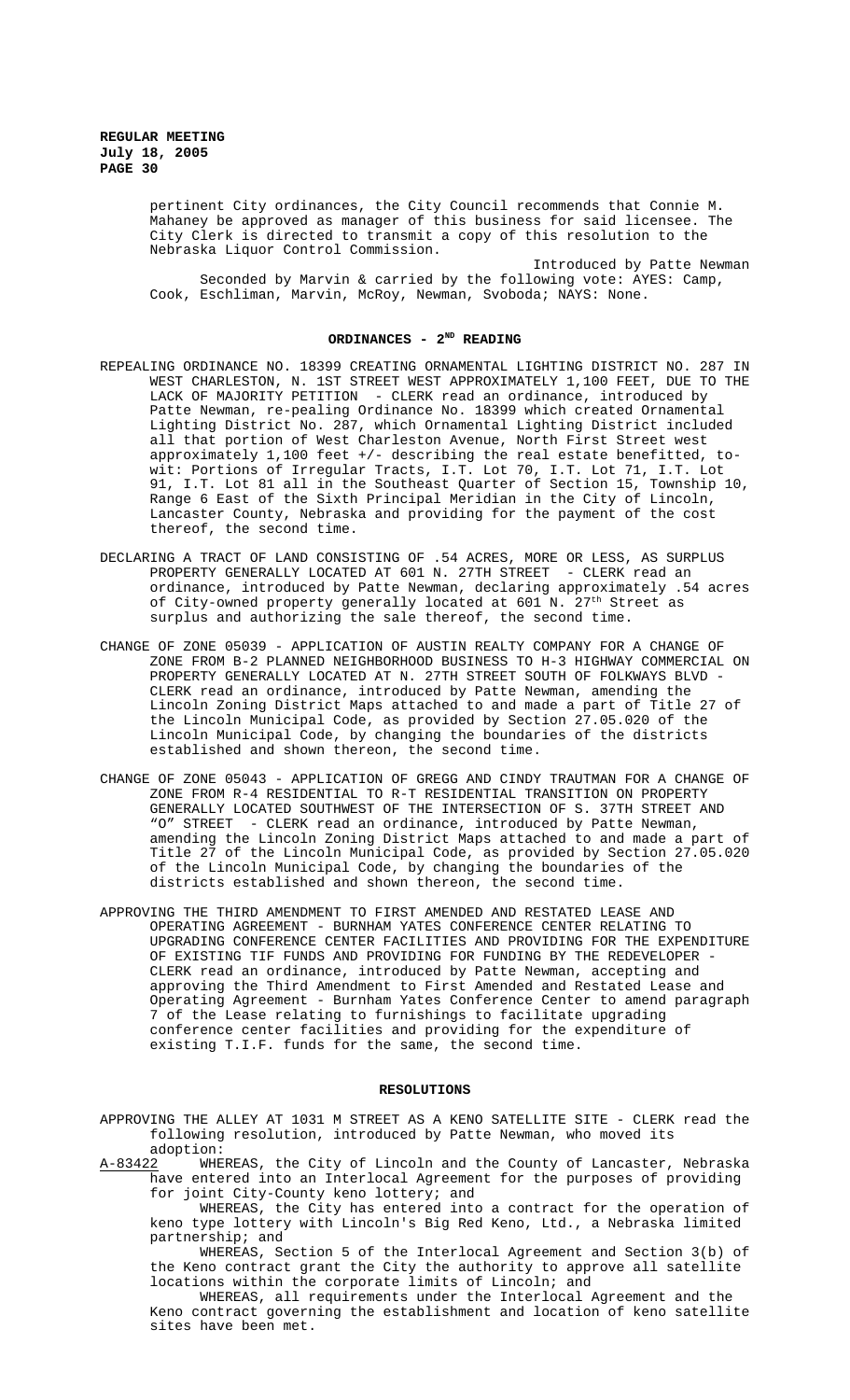NOW, THEREFORE, BE IT RESOLVED by the City Council of the City of Lincoln, Nebraska that a keno satellite site is hereby authorized at the location of The Alley, 1031 M Street, Lincoln, NE 68508. The City Clerk is directed to return an executed copy of this

Resolution to Legends, and a copy to Lincoln's Big Red Keno, Ltd. Introduced by Patte Newman

Seconded by Marvin & carried by the following vote: AYES: Camp, Cook, Marvin, McRoy, Newman, Svoboda; NAYS: Eschliman.

APPROVING CONTRACTS WITH THE SUCCESSFUL CONSTRUCTION CONTRACT BIDDER AND THE ENGINEERING CONSULTING FIRM CAROLLO ENGINEERS INVOLVING THE EXPENDITURES OF MONEY FROM APPROPRIATIONS OF MORE THAN ONE YEAR FOR CONSTRUCTION OF THE NEW STEVENS CREEK BASIN SANITARY TRUNK SEWER - PHASE I PROJECT FOR THE LINCOLN WASTEWATER SYSTEM - CLERK read the following resolution, introduced by Patte Newman, who moved its adoption:

A-83423 WHEREAS**,** The City of Lincoln desires to enter into contracts that provide for construction of the Stevens Creek Basin Sanitary Trunk

Sewer - Phase I project for the Lincoln Wastewater System: WHEREAS, said contract will involve the expenditure of money from appropriations of more than one year, and Article VII, Section 3 of the Charter of the City of Lincoln provides that no such expenditure of money from appropriations of more than one year shall be valid unless approved by resolution of the City Council.

 NOW, THEREFORE, BE IT RESOLVED by the City Council of the City of Lincoln, Nebraska:

That the Mayor is authorized to execute a contract between the City and the recommended, lowest bid contractor for construction of the Stevens Creek Basin Sanitary Trunk Sewer Phase I project and improvements for the Lincoln Wastewater System.

AND FURTHER, BE IT RESOLVED by the City Council that the Mayor is authorized to execute a contract between the City and the engineering consultant, Carollo Engineers, to provide construction phase services for the Stevens Creek Basin Sanitary Trunk Sewer - Phase I construction project.

The City Clerk is directed to return one fully executed copy of this Resolution to Steve Masters, Public Works Administrator, for Department records.

Introduced by Patte Newman Seconded by Marvin & carried by the following vote: AYES: Camp, Cook, Eschliman, Marvin, McRoy, Newman, Svoboda; NAYS: None.

APPROVING AN INTERLOCAL SERVICES AGREEMENT BETWEEN THE CITY AND MALCOLM SCHOOL DISTRICT TO ALLOW THE HEALTH DEPARTMENT TO PROVIDE NURSING CONSULTATION SERVICES FOR THE 2005 - 2006 SCHOOL YEAR - CLERK read the following resolution, introduced by Patte Newman, who moved its adoption:<br>A-83424 BE IT RESOLVED by the City Council of the City of Lincoln

BE IT RESOLVED by the City Council of the City of Lincoln, Nebraska:

That the attached Contract for Interlocal Services and Cooperation between the City of Lincoln and the Malcolm School District which will allow Lincoln - Lancaster County Health Department staff to provide nursing consultation services to these schools during the 2005-2006 school year, in accordance with the terms and conditions contained in said Agreement, is hereby approved and the Mayor is authorized to execute the same on behalf of the City of Lincoln.

The City Clerk is directed to return the executed copies of the Agreements to the Health Department, for transmittal to Malcolm Public Schools.

Introduced by Patte Newman Seconded by Marvin & carried by the following vote: AYES: Camp, Cook, Eschliman, Marvin, McRoy, Newman, Svoboda; NAYS: None.

APPROVING AN INTERLOCAL SERVICES AGREEMENT BETWEEN THE CITY AND WAVERLY SCHOOL DISTRICT TO ALLOW THE HEALTH DEPARTMENT TO PROVIDE NURSING CONSULTATION SERVICES FOR THE 2005 - 2006 SCHOOL YEAR - CLERK read the following resolution, introduced by Patte Newman, who moved its adoption:

A-83425 BE IT RESOLVED by the City Council of the City of Lincoln, Nebraska:

That the attached Contract for Interlocal Services and Cooperation between the City of Lincoln and the Waverly School District which will allow Lincoln - Lancaster County Health Department staff to provide nursing consultation services to these schools during the 2005-2006 school year, in accordance with the terms and conditions contained in said Agreement, is hereby approved and the Mayor is authorized to execute the same on behalf of the City of Lincoln.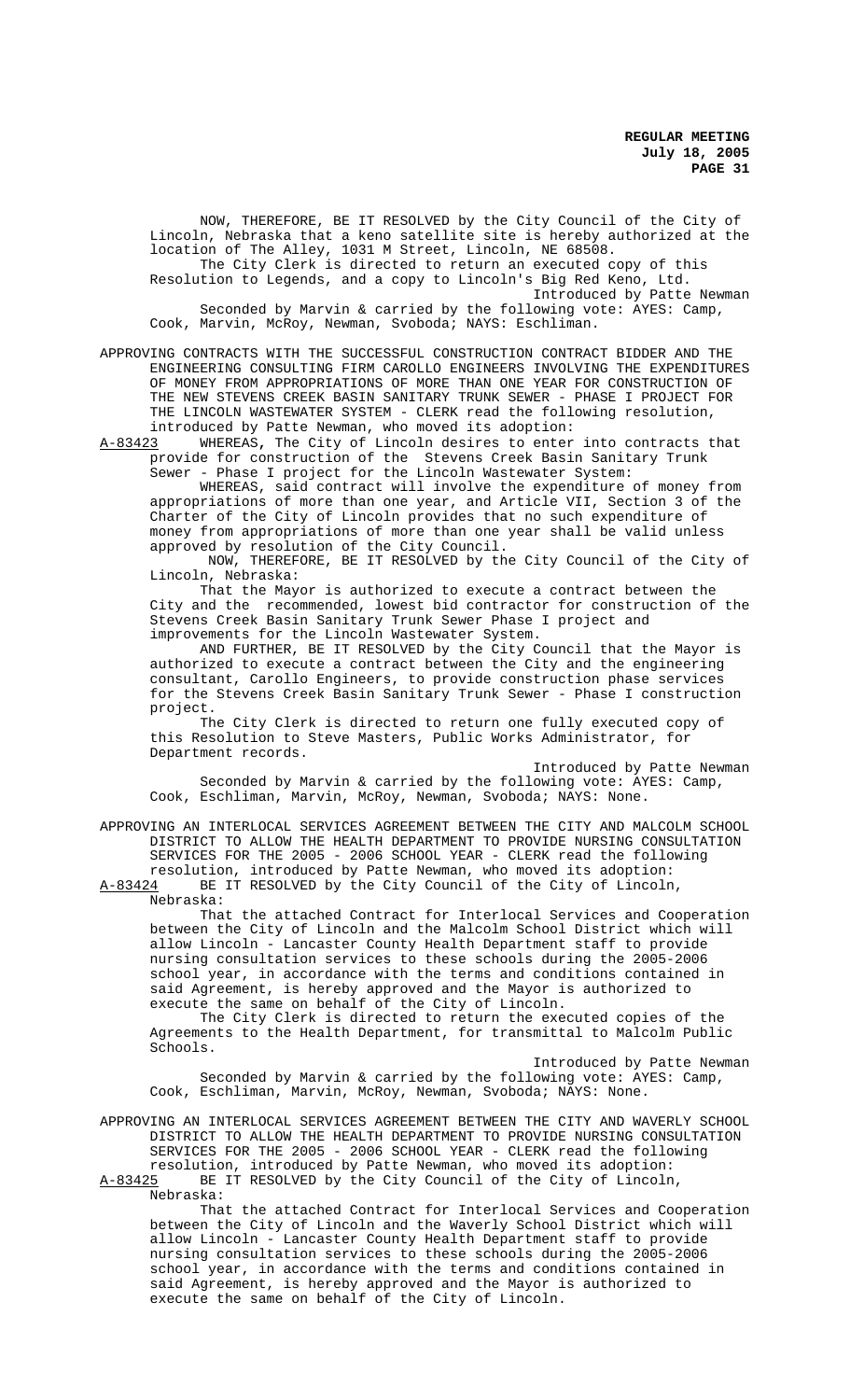The City Clerk is directed to return the executed copies of the Agreements to the Health Department, for transmittal to Waverly Public Schools.

Introduced by Patte Newman Seconded by Marvin & carried by the following vote: AYES: Camp, Cook, Eschliman, Marvin, McRoy, Newman, Svoboda; NAYS: None.

APPROVING AN INTERLOCAL AGREEMENT BETWEEN THE CITY AND LANCASTER COUNTY TO ESTABLISH A POLICY FOR THE DISTRIBUTION OF KENO FUNDS IN THE KENO HUMAN SERVICES PREVENTION FUND - CLERK read the following resolution,

introduced by Patte Newman, who moved its adoption:<br>A-83426 BE IT RESOLVED by the City Council of the Cit BE IT RESOLVED by the City Council of the City of Lincoln, Nebraska:

That the Interlocal Agreement between the City of Lincoln and the County of Lancaster relating to the Keno Human Services Prevention Fund, a copy of which is attached hereto, marked as Attachment "A" and made a part hereof by reference, is hereby approved and the Mayor is authorized to execute said Interlocal Agreement on behalf of the City.

 The City Clerk is directed to transmit a copy of the executed Interlocal Agreement to Trish Owen, Lancaster County Clerk's Office, for their record.

Introduced by Patte Newman Seconded by Marvin & carried by the following vote: AYES: Camp, Cook, Eschliman, Marvin, McRoy, Newman, Svoboda; NAYS: None.

ACCEPTING THE REPORT OF NEW AND PENDING CLAIMS AGAINST THE CITY AND APPROVING DISPOSITION OF CLAIMS SET FORTH FOR THE PERIOD OF JUNE 16 - 30, 2005 - CLERK read the following resolution, introduced by Patte Newman, who moved its adoption:<br>A-83427 BE IT RESOLVED

BE IT RESOLVED by the City Council of the City of Lincoln, Nebraska:

That the claims listed in the attached report, marked as Exhibit "A", dated July 1, 2005, of various new and pending tort claims filed against the City of Lincoln with the Office of the City Attorney or the Office of the City Clerk, as well as claims which have been disposed of, are hereby received as required by <u>Neb. Rev. Stat.</u> § 13-905 (Reissue 1997). The dispositions of claims by the Office of the City Attorney, as shown by the attached report, are hereby approved:

| DENIED                  |            | ALLOWED OR SETTLED           |          |
|-------------------------|------------|------------------------------|----------|
|                         |            |                              |          |
| Heritage Builders, Inc. | \$1,814.87 | Awards Unlimited \$18,000.00 |          |
| Roger Crews             | NAS*       | Marqy Dawson                 | 7.00     |
| Nancy Westcott          | 275.15     | Grant Richards               | 157.98   |
|                         |            | David McCune                 | 1,154.80 |

\* No Amount Specified

The City Attorney is hereby directed to mail to the various claimants listed herein a copy of this resolution which shows the final disposition of their claim.

Introduced by Patte Newman Seconded by Marvin & carried by the following vote: AYES: Camp, Cook, Eschliman, Marvin, McRoy, Newman, Svoboda; NAYS: None.

REAPPOINTING HERBERT FRIEDMAN AND DONNA BEHLEN TO THE CABLE ADVISORY BOARD FOR THREE-YEAR TERMS EXPIRING JULY 1, 2008 - CLERK read the following resolution, introduced by Patte Newman, who moved its adoption:<br>A-83428 BE IT RESOLVED by the City Council of the City of Lincoln

BE IT RESOLVED by the City Council of the City of Lincoln, Nebraska:

That the reappointment of Herbert Friedman and Donna Behlen to the Cable Advisory Board for three-year terms expiring July 1, 2008 is hereby approved.

Introduced by Patte Newman Seconded by Marvin & carried by the following vote: AYES: Camp, Cook, Eschliman, Marvin, McRoy, Newman, Svoboda; NAYS: None.

REAPPOINTING VICTOR COVALT TO THE CHARTER REVISION COMMISSION FOR A FOUR-YEAR TERM EXPIRING JULY 15, 2009 - CLERK read the following resolution,

introduced by Patte Newman, who moved its adoption:<br>A-83429 BE IT RESOLVED by the City Council of the City BE IT RESOLVED by the City Council of the City of Lincoln, Nebraska:

That the reappointment of Victor Covalt to the Charter Revision Commission for a four-year term expiring July 15, 2009 is hereby approved.

Introduced by Patte Newman Seconded by Marvin & carried by the following vote: AYES: Camp, Cook, Eschliman, Marvin, McRoy, Newman, Svoboda; NAYS: None.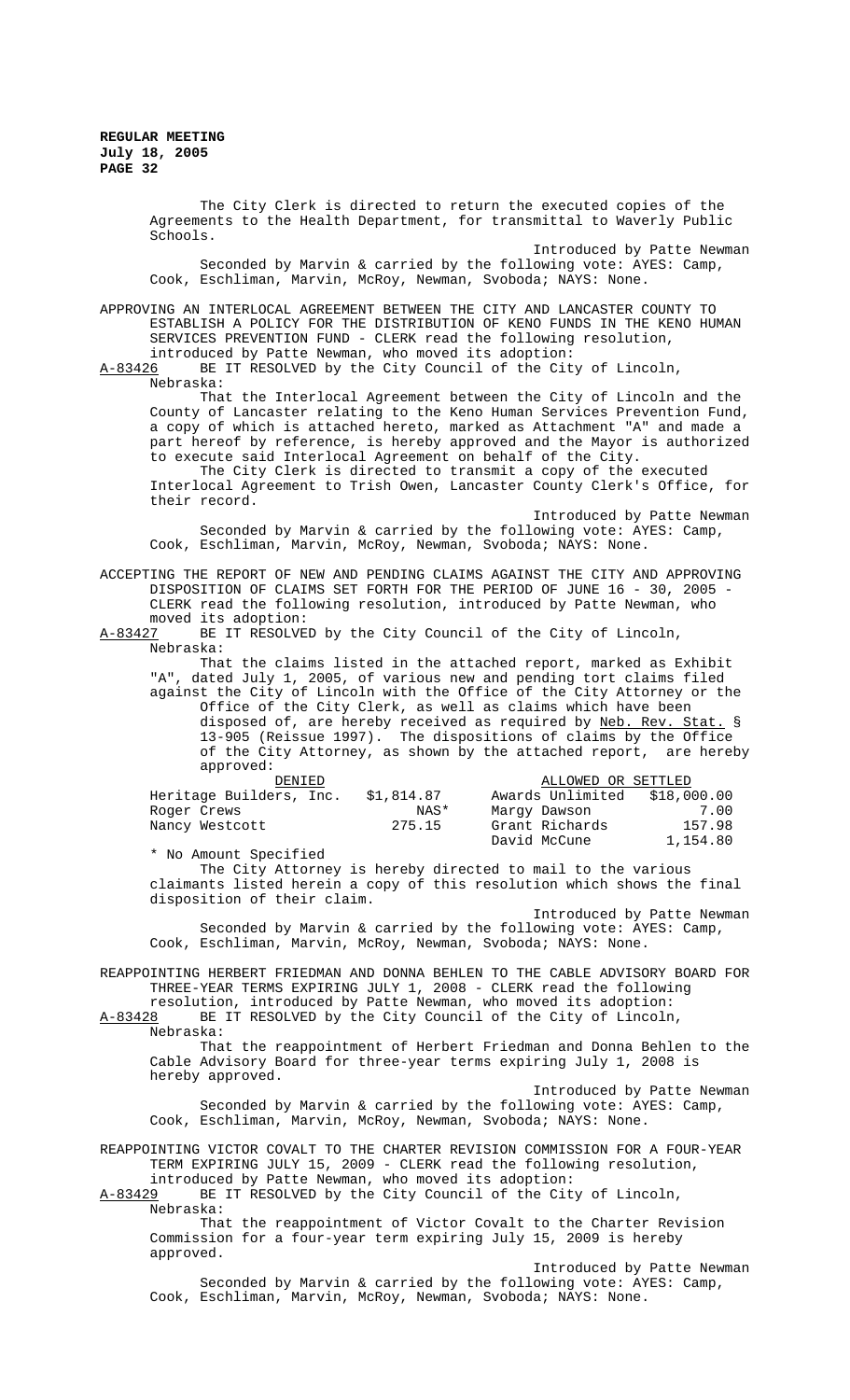REAPPOINTING ANNETTE DURHAM TO THE LINCOLN HOUSING AUTHORITY BOARD FOR A FIVE-YEAR TERM EXPIRING JULY 1, 2010 - CLERK read the following resolution, introduced by Patte Newman, who moved its adoption:

A-83430 BE IT RESOLVED by the City Council of the City of Lincoln, Nebraska:

That the reappointment of Annette Durham to the Lincoln Housing Authority Board for a five-year term expiring July 1, 2010 is hereby approved.

Introduced by Patte Newman Seconded by Marvin & carried by the following vote: AYES: Camp, Cook, Eschliman, Marvin, McRoy, Newman, Svoboda; NAYS: None.

WAIVER 05006 - APPLICATION OF KENNETH BUNDY FOR A WAIVER OF THE REQUIRED SIDEWALKS IN THE OSIE SQUARE FINAL PLAT GENERALLY LOCATED AT N. 64TH STREET AND COTNER BLVD - CLERK read the following resolution, introduced by Dan Marvin, who moved its adoption for **denial**:

A-83431 WHEREAS, Osie Square Addition, generally located at N. 64th Street and Cotner Blvd., was previously approved by the City of Lincoln; and WHEREAS, the conditions of approval of said Final Plat were the

Subdivision Ordinance requirements that a sidewalk be constructed along N. 64th Street within four years of final plat approval; and WHEREAS, Applicant has failed to timely construct said improvement

and is requesting a waiver of the requirement for the installation of a sidewalk on N. 64th Street, pursuant to § 26.31.010 of the Lincoln Municipal Code; and

WHEREAS, the Planning Commission has reviewed said request and has recommended that the waiver of the sidewalk installation be denied.

NOW, THEREFORE, BE IT RESOLVED by the City Council of the City of Lincoln, Nebraska: That the Applicant's request to waive the condition of approval of

the Osie Square Addition requiring the installation of a sidewalk on N. 64th Street, abutting Lot 2, is hereby denied.

Introduced by Dan Marvin Seconded by Cook & carried by the following vote: AYES: Camp, Cook, Eschliman, Marvin, Newman, Svoboda; NAYS: McRoy.

APPROVING THE BUDGET AND PROGRAM OF WORK FOR DOWNTOWN LINCOLN ASSOCIATION'S FY 2005 - 2006 MANAGEMENT AND MAINTENANCE DISTRICT - CLERK read the following resolution, introduced by Patte Newman, who moved its adoption:

A-83432 WHEREAS, the City of Lincoln has entered into a contract with the Downtown Lincoln Association for the provision of services within various downtown business improvement districts; and

WHEREAS, said contract requires the submittal of a work plan and annual budgets for work to be performed in the Downtown Management and Maintenance Districts by the Downtown Lincoln Association.

NOW, THEREFORE, BE IT RESOLVED by the City Council of the City of Lincoln, Nebraska:

That the attached 2005-2005 Maintenance and Management BID Budgets and Program of Work for the Downtown Lincoln Association Program for the period of September 1, 2005 to August 31, 2006 which is attached hereto and marked as Attachment "A" is hereby approved.

Introduced by Patte Newman Seconded by Marvin & carried by the following vote: AYES: Camp, Cook, Eschliman, Marvin, McRoy, Newman, Svoboda; NAYS: None.

APPROVING THE WET AND DRY WEATHER STORM DRAIN DISCHARGE CHARACTERIZATION STUDIES BY UNL/UNO TO MONITOR URBAN WATER QUALITY FOR FLOWS DURING RAIN EVENTS AND DURING DRY WEATHER - CLERK read the following resolution,

introduced by Patte Newman, who moved its adoption:<br>A-83433 BE IT RESOLVED by the City Council of the Cit BE IT RESOLVED by the City Council of the City of Lincoln, Nebraska:

That the Proposal for "Wet and Dry Weather Storm Drain Discharge Characterization Studies" for monitoring stormwater drainage during rain events and dry weather, a copy of which is attached hereto marked as Attachment "A" and made a part hereof by reference, is hereby approved, upon the terms and conditions as set forth in said proposal, and the Mayor is authorized to execute said Proposal on behalf of the City. The City Clerk is directed to return one fully executed copy of

said Proposal to the University of Nebraska-Lincoln, 312 N. 14th Street, ALEX West, P.O. Box 880430, Lincoln, NE 68588-0430.

Introduced by Patte Newman Seconded by Marvin & carried by the following vote: AYES: Camp, Cook, Eschliman, Marvin, McRoy, Newman, Svoboda; NAYS: None.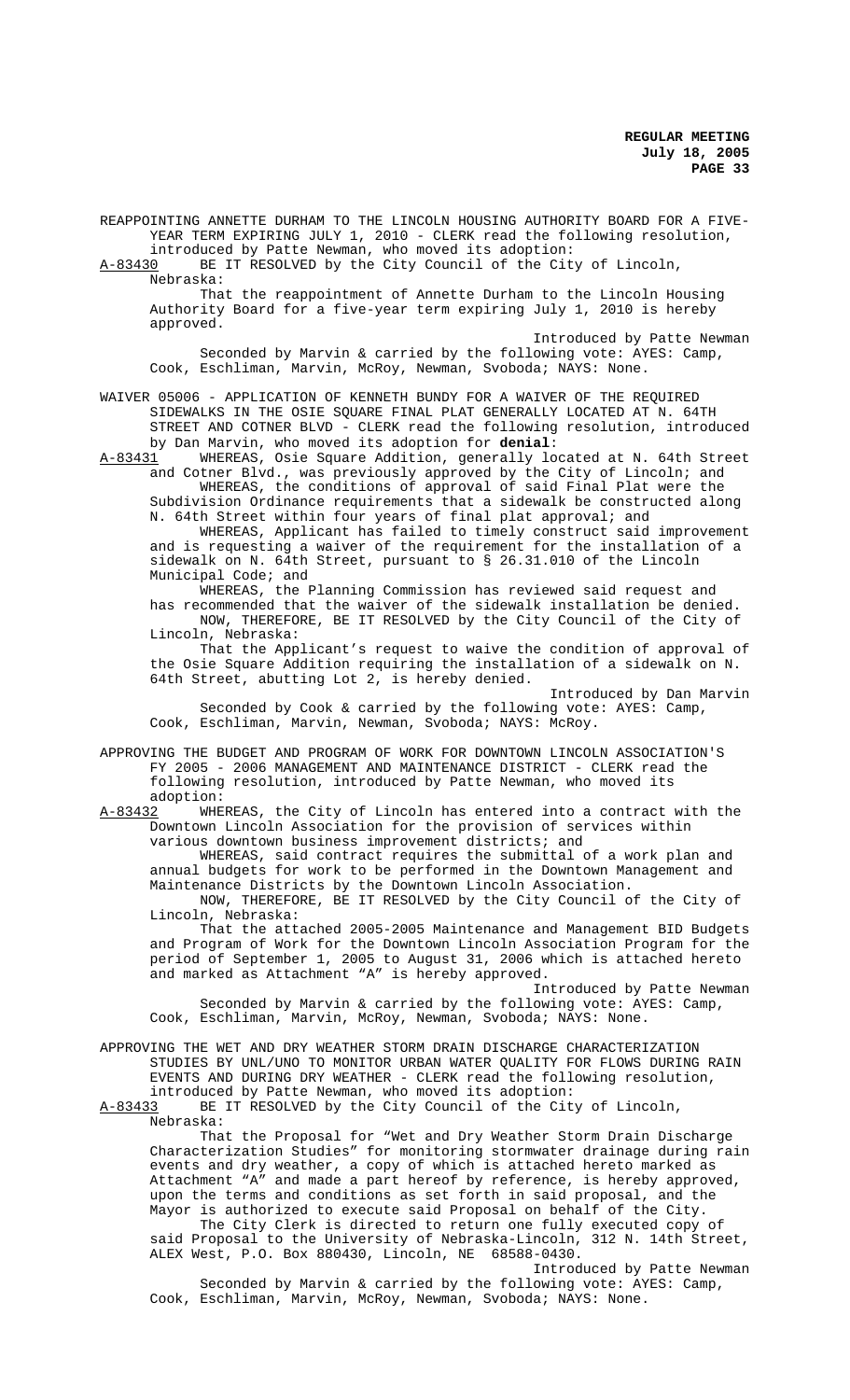APPROVING AN INTERLOCAL AGREEMENT BETWEEN THE CITY AND LANCASTER COUNTY FOR THE WIDENING AND RECONSTRUCTION OF THE LEIGHTON AVENUE PROJECT AND MAINTENANCE RESPONSIBILITIES IN LEIGHTON AVENUE FROM N. 84TH STREET TO A POINT 1592 FEET EAST OF N. 84TH STREET - CLERK read the following

resolution, introduced by Patte Newman, who moved its adoption:<br>A-83434 BE IT RESOLVED by the City Council of the City of Lincoln BE IT RESOLVED by the City Council of the City of Lincoln, Nebraska:

That the attached Interlocal Agreement between the City of Lincoln and Lancaster County, for the widening, reconstruction and maintenance of the paving project in Leighton Avenue from North 84th Street to a point 1592 feet east of North 84th Street, upon the terms and conditions set forth in said Agreement, which is attached hereto marked as Attachment "A", is hereby approved and the Mayor is authorized to execute the same on behalf of the City of Lincoln.

The City Clerk is directed to forward the fully executed originals of said Agreement to Trish Owen for placement on the Lancaster County Board agenda.

Introduced by Patte Newman Seconded by Marvin & carried by the following vote: AYES: Camp, Cook, Eschliman, Marvin, McRoy, Newman, Svoboda; NAYS: None.

#### **PETITIONS AND COMMUNICATIONS - NONE**

## **REPORTS OF CITY OFFICERS**

- CLERK'S LETTER AND MAYOR'S APPROVAL OF ORDINANCES AND RESOLUTIONS PASSED BY THE CITY COUNCIL ON JULY 11, 2005 - CLERK presented said report which was placed on file in the Office of the City Clerk.
- REPORT OF UNL MICROBIOLOGIST FOR WATER TESTING FOR THE MONTH OF JUNE, 2005 -CLERK presented said report which was placed on file in the Office of the City Clerk.

## ORDINANCES - 1<sup>ST</sup> READING

- ANNEXATION 04001 AMENDING THE LINCOLN CORPORATE LIMITS MAP BY ANNEXING APPROXIMATELY 77 ACRES OF PROPERTY GENERALLY LOCATED SOUTH OF HUMPHREY AVENUE AND EAST OF NORTH  $14^{TH}$  STREET (IN CONNECTION W/05R-157, 05-92) annexing and including the below described land as part of the City of Lincoln, Nebraska and amending the Corporate Limits Map attached to and made a part of Ordinance No. 18208, to reflect the extension of the corporate limits boundary fo the City of Lincoln, Nebraska established and shown thereon, the first time.
- APPROVING THE STONE BRIDGE CREEK  $1^{ST}$  CONDITIONAL ANNEXATION AND ZONING AGREEMENT BETWEEN THE CITY AND STONE BRIDGE CREEK, LLC, RELATING TO THE ANNEXATION OF APPROXIMATELY 77 ACRES, GENERALLY LOCATED SOUTH OF HUMPHREY AVENUE AND EAST OF NORTH  $14^{TH}$  STREET. (IN CONNECTION W/ 05-91, 05-92) (ACTION DATE: 8/1/05)
- CHANGE OF ZONE 04007 APPLICATION OF STONE BRIDGE CREEK LLC FOR A CHANGE OF ZONE FROM AG AGRICULTURAL DISTRICT TO R-3 RESIDENTIAL DISTRICT AND R-5 RESIDENTIAL DISTRICT ON PROPERTY GENERALLY LOCATED SOUTH OF HUMPHREY AVENUE AND EAST OF NORTH  $14^{TH}$  STREET (IN CONNECTION W/05-91, 05R-157) amending the Lincoln Zoning District Maps attached to and made a part of Title 27 of the Lincoln Municipal Code, as provided by Section 27.05.020 of the Lincoln Municipal Code, by changing the boundaries of the districts established and shown thereon, the first time.
- CHANGE OF ZONE 05044 APPLICATION OF URBAN DEVELOPMENT DEPARTMENT FOR A CHANGE OF ZONE FROM B-3 COMMERCIAL DISTRICT TO R-4 RESIDENTIAL DISTRICT, ON PROPERTY APPROXIMATELY TWO BLOCKS WITHIN THE UNIVERSITY PLACE NEIGHBORHOOD GENERALLY LOCATED BETWEEN CLEVELAND AND BALDWIN AVENUES, ON THE WEST SIDE OF 47TH STREET - amending the Lincoln Zoning District Maps attached to and made a part of Title 27 of the Lincoln Municipal Code, as provided by Section 27.05.020 of the Lincoln Municipal Code, by changing the boundaries of the districts established and shown thereon, the first time.
- CHANGE OF ZONE 05046 APPLICATION OF PIERSON, FITCHETT, HUNZEKER, BLAKE AND KATT TO AMEND LINCOLN MUNICIPAL CODE 27.71.080 TO ALLOW FENCES TO A MAXIMUM HEIGHT OF 102 INCHES UNDER CERTAIN CONDITIONS - amending Section 27.71.080 of the Lincoln Municipal Code relating to fences to provide additional circumstances under which fences may be erected to a height in excess of seventy-six inches; and repealing Section 27.71.080 of the Lincoln Municipal Code as hitherto existing, the first time.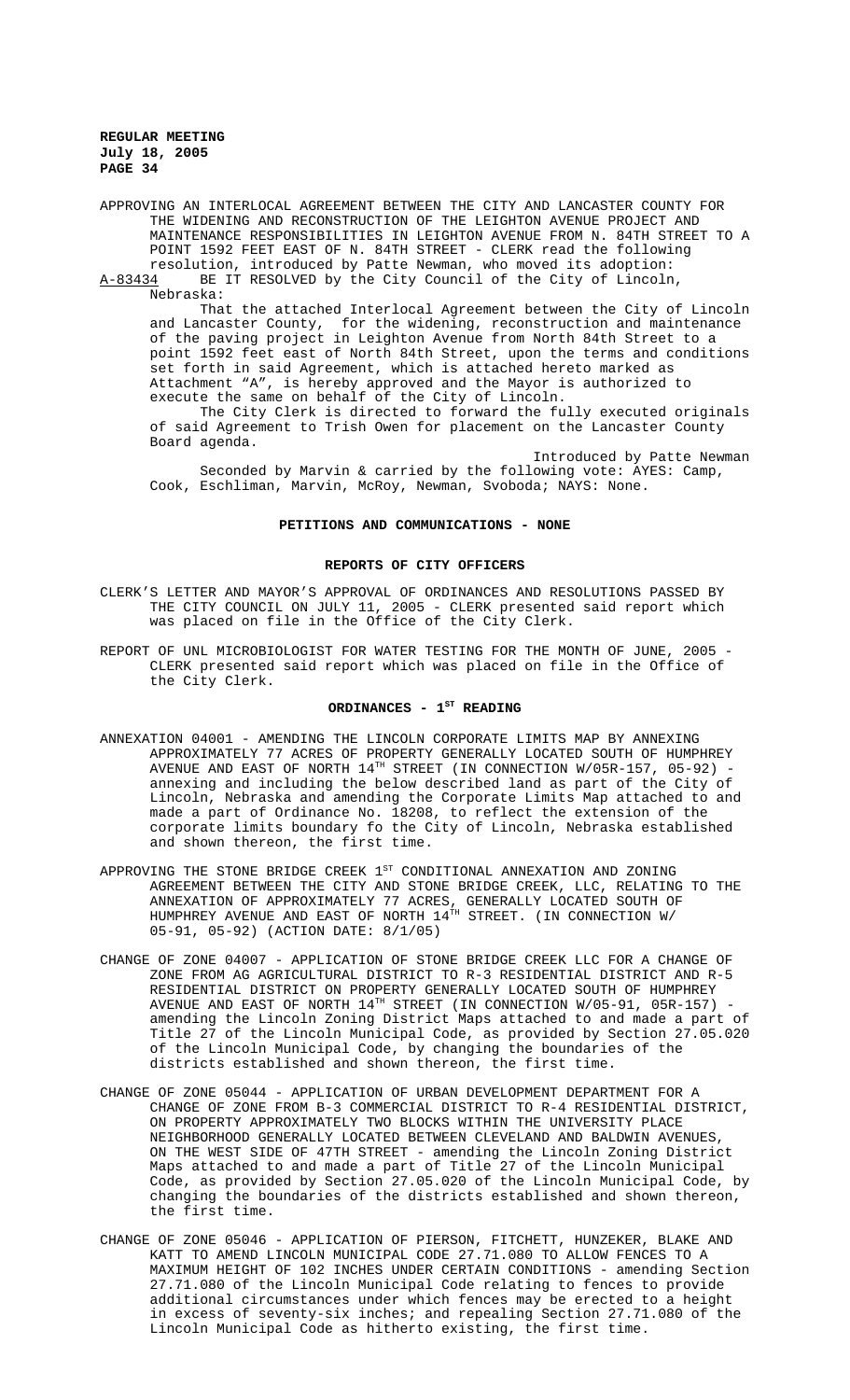CHANG OF ZONE 05047 - APPLICATION OF THE PLANNING DIRECTOR TO AMEND LINCOLN MUNICIPAL CODE SECTION 27.45.070 TO CHANGE THE MAXIMUM HEIGHT IN THE H-4 GENERAL COMMERCIAL DISTRICT FROM 35 FEET TO 45 FEET - amending Section 27.45.070 of the Lincoln Municipal Code relating to the height and area regulations in the H-4 Highway General Commercial District by amending Table 27.45.070(a) to increase the maximum building height from 35 feet to 45 feet; and repealing Section 27.45.070 of the Lincoln Municipal Code as hitherto existing, the first time.

#### ORDINANCES - 3<sup>RD</sup> READING

AUTHORIZING AND PROVIDING FOR THE ISSUANCE OF NOT TO EXCEED \$18,000,000 AGGREGATE PRINCIPAL AMOUNT OF SANITARY SEWER REVENUE BONDS OF THE CITY OF LINCOLN, NEBRASKA - CLERK read an ordinance, introduced by Annette McRoy, authorizing and providing for the issuance of not to exceed \$18,000,000 aggregate principal amount of sanitary sewer revenue bonds of the city of Lincoln, Nebraska, the third time.

MCROY Moved to pass the ordinance as read. Seconded by Marvin & carried by the following vote: AYES: Camp, Cook, Eschliman, Marvin, McRoy, Newman, Svoboda; NAYS: None. The ordinance, being numbered **#18572**, is recorded in Ordinance Book #25, Page

- CHANGE OF ZONE 05041 APPLICATION OF PIONEER WOODS LLC FOR A CHANGE OF ZONE FROM O-3 OFFICE PARK DISTRICT TO B-2 PLANNED NEIGHBORHOOD BUSINESS DISTRICT ON PROPERTY GENERALLY LOCATED AT S. 70TH STREET AND PIONEERS BLVD (IN CONNECTION W/05R-139)- CLERK read an ordinance, introduced by Annette McRoy, amending the Lincoln Zoning District Maps attached to and made a part of Title 27 of the Lincoln Municipal Code, as provided by Section 27.05.020 of the Lincoln Municipal Code, by changing the boundaries of the districts established and shown thereon, the third time.
- MCROY Moved to pass the ordinance as read.

Seconded by Eschliman & carried by the following vote: AYES: Camp, Cook, Eschliman, Marvin, McRoy, Newman, Svoboda; NAYS: None.

- The ordinance, being numbered **#18573**, is recorded in Ordinance Book #25, Page
- USE PERMIT 130A APPLICATION OF PIONEER WOODS LLC TO DEVELOP AN 85-ROOM, FOUR-STORY HOTEL, WITH REQUESTED WAIVERS OF THE REQUIREMENT REAR YARD SETBACKS AND MAXIMUM ALLOWED HEIGHT, ON PROPERTY GENERALLY LOCATED AT S. 70TH STREET AND PIONEERS BLVD (IN CONNECTION W/05-88) - CLERK read the following resolution, introduced by Annette McRoy, who moved its

adoption:<br><u>A-83435</u> AN AN ORDINANCE amending the Lincoln Zoning District Maps attached to and made a part of Title 27 of the Lincoln Municipal Code, as provided by Section 27.05.020 of the Lincoln Municipal Code, by changing the boundaries of the districts established and shown thereon. BE IT ORDAINED by the City Council of the City of Lincoln, Nebraska:

Section 1. That the "Lincoln Zoning District Maps" attached to and made a part of Title 27 of the Lincoln Municipal Code be and they are hereby amended by changing the boundaries of the districts established and shown on said Maps as follows:

A tract of land composed of Lot 7 and a portion of Outlot A, Pioneer Woods 4th Addition located in the Southwest Quarter of Section 3, Township 9 North, Range 7 East of the 6th P.M., City of Lincoln, Lancaster County, Nebraska, and more particularly described as follows: Commencing at the northwest corner of said Outlot A; thence east along a north line of said Outlot A on an assumed bearing of north 90 degrees 00 minutes 00 seconds east, a distance of 188.32 feet to a north corner of said Outlot A; thence north 00 degrees 00 minutes 00 seconds east along a west line of said Outlot A, a distance of 3.95 feet to a north corner of said Outlot A; thence north 81 degrees 09 minutes 18 seconds east, a distance of 183.52 feet to a point of curvature; thence along a curve in a clockwise direction, having a delta angle of 67 degrees 47 minutes 43 seconds, a radius of 154.60 feet, an arc length of 182.93 feet, a chord bearing of south 64 degrees 56 minutes 51 seconds east along a north line of said Outlot A, and a chord distance of 172.44 feet to a north corner of said Outlot A; thence south 50 degrees 53 minutes 25 seconds east along a northeast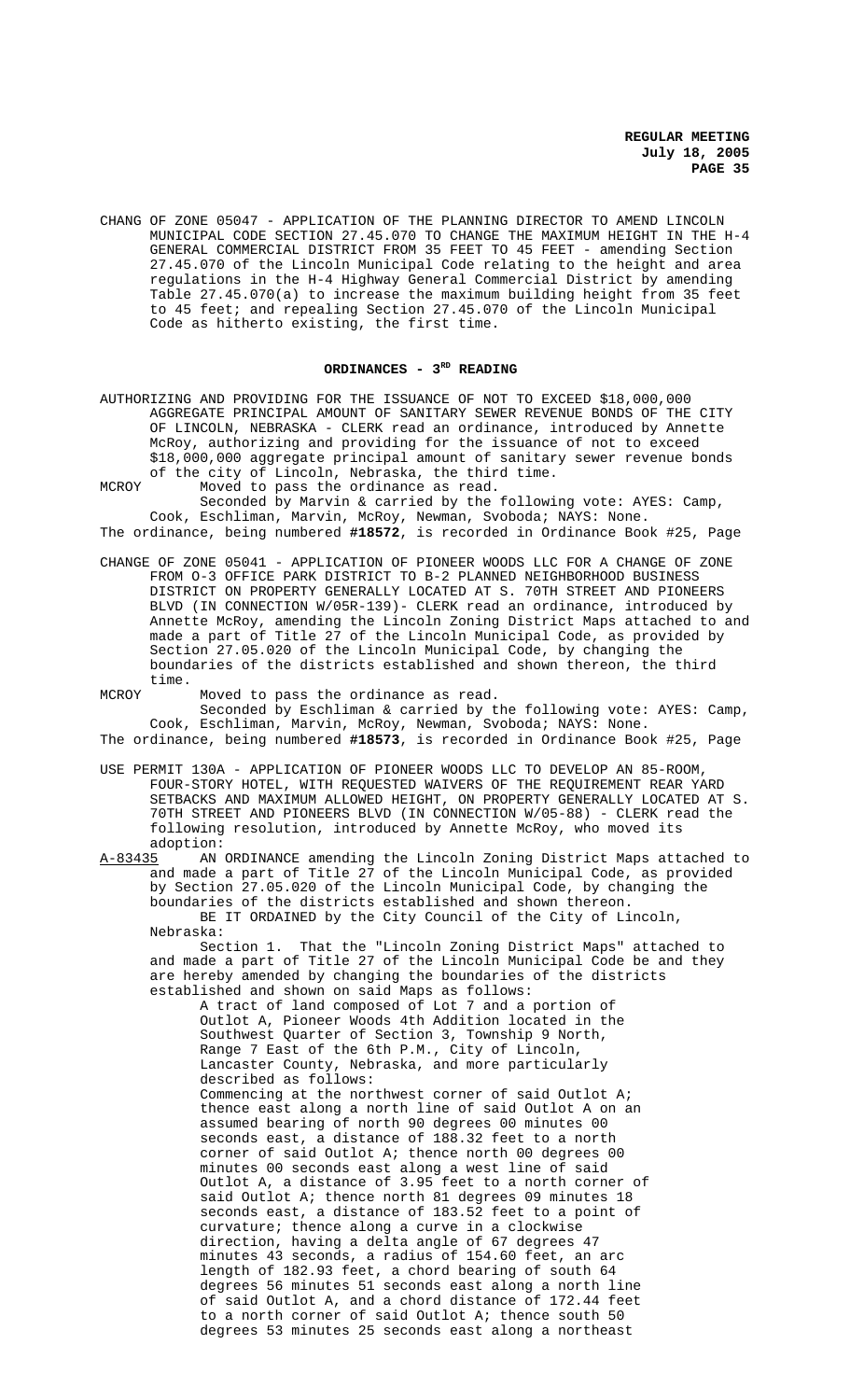line of said Outlot A, a distance of 232.75 feet to a northeast corner of said Outlot A, said point being a point of curvature of a non-tangent curve; thence along a curve in a counter-clockwise direction, having a delta angle of 99 degrees 30 minutes 41 seconds, a radius of 137.62 feet, an arc length of 239.02 feet, a chord bearing of south 41 degrees 28 minutes 53 seconds east along a northeast line of said Outlot A, and a chord distance of 210.09 feet to the true point of beginning; thence continuing easterly along said curve in a counter-clockwise direction, having a radius of 137.62 feet, arc length of 46.12 feet, delta angle of 19 degrees 11 minutes 59 seconds, a chord bearing of north 79 degrees 09 minutes 47 seconds east along a north line of said Outlot A, and a chord length of 45.90 feet to a north corner of said Outlot A, said point being a point of curvature of a nontangent curve; thence along a curve in a clockwise direction, having a delta angle of 45 degrees 08 minutes 38 seconds, a radius of 184.20 feet, an arc length of 145.13 feet, a chord bearing of south 41 degrees 11 minutes 09 seconds east along a northeast line of said Outlot A, and a chord distance of 141.41 feet to a point of tangency; thence south 18 degrees 36 minutes 50 seconds east along an east line of said Outlot A, a distance of 70.92 feet to a north corner of said Outlot A; thence north 67 degrees 20 minutes 06 seconds east along a northwest line of said Outlot A, a distance of 36.72 feet to a point of curvature; thence along a curve in a clockwise direction, having a delta angle of 124 degrees 20 minutes 45 seconds, a radius of 45.13 feet, an arc length of 97.95 feet, a chord bearing of south 50 degrees 29 minutes 31 seconds east along a northeast line of said Outlot A, and a chord distance of 79.83 feet to a point; thence south 72 degrees 38 minutes 07 seconds west, a distance of 345.92 feet to a point of curvature of a non-tangent curve; thence along a curve in a counterclockwise direction, having a delta angle of 23 degrees 21 minutes 46 seconds, a radius of 432.00 feet, an arc length of 176.15 feet, a chord bearing of north 29 degrees 02 minutes 47 seconds west, and a chord distance of 174.93 feet to a point of reverse curvature; thence along a curve in a clockwise direction having a delta angle of 08 degrees 53 minutes 25 seconds, a radius of 343.00 feet, an arc length of 53.22 feet, a chord bearing of north 36 degrees 16 minutes 57 seconds west, and a chord distance of 53.17 feet to a point; thence north 60 degrees 10 minutes 03 seconds east, a distance of 219.29 feet to the point of beginning; said tract contains a calculated area of 75,248.54 square feet or 1.7275 acres, more or less;

be and it hereby is transferred from the O-3 Office Park District to the B-2 Planned Neighborhood Business District and is hereby made a part of the B-2 Planned Neighborhood Business District and governed by all the provisions and regulations pertaining to the B-2 Planned Neighborhood District.<br>Section 2.

That this ordinance shall take effect and be in force from and after its passage and publication according to law. Introduced by Annette McRoy

Seconded by Eschliman & carried by the following vote: AYES: Camp, Cook, Eschliman, Marvin, McRoy, Newman, Svoboda; NAYS: None.

- ADOPTING THE LES RATE SCHEDULES, SERVICE REGULATIONS AND COST ANALYSIS SUMMARY FOR RATES, PROVIDING FOR A SYSTEM AVERAGE RATE INCREASE OF 9 PERCENT, EFFECTIVE AUGUST 1, 2005 (7/11/05 - ACTION DELAYED 1 WK TO 7/18/05) - CLERK read the following resolution, introduced by Annette McRoy, who moved its adoption:<br>A-83436 WHEREAS, rate
- WHEREAS, rate schedules and service regulations for the use and services of Lincoln Electric System of the City of Lincoln, including the electric energy sold, furnished or supplied by said City of Lincoln, Nebraska, have been established by resolution from time to time, the last one being Resolution No. A-83026, adopted by the City Council on October 4, 2004; and